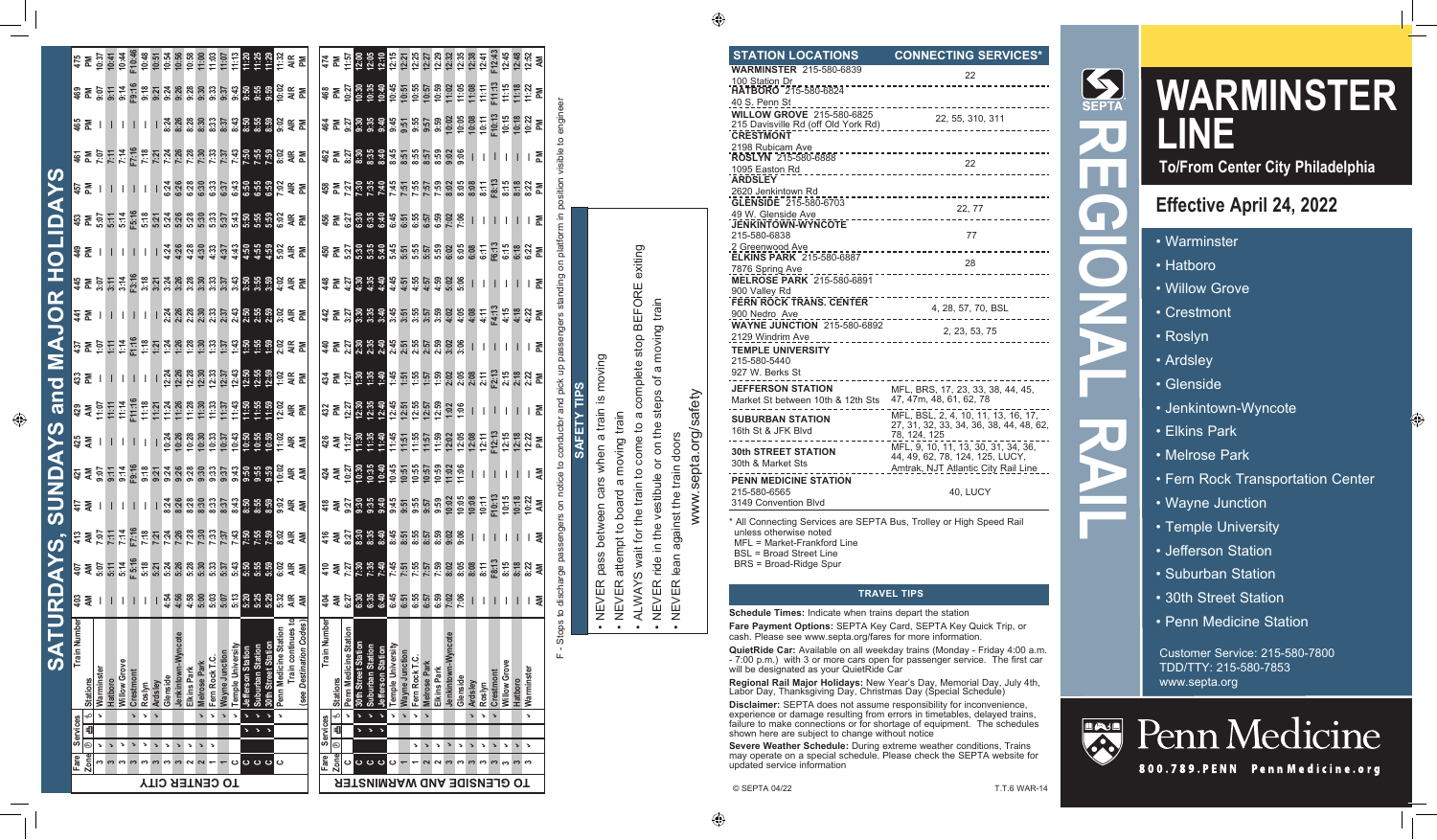**MONIDAVO 44 AL FRIRAVO /F. MAJOD HOLIDAVO** 

| MONDATS through FRIDATS (Except MAJOR HOLIDATS)<br><b>Fare Services</b> |                               |               |  |                                       |                              |               |                          |              |                          |                                                                          |                     |                                  |                        |                                 |                          |                   |           |                                                        |                          |                          |                |                                 |                                 |                                                                                            |               |                                 |                             |                                |                                  |                                 |                         |                          |              |              |              |                          |           |
|-------------------------------------------------------------------------|-------------------------------|---------------|--|---------------------------------------|------------------------------|---------------|--------------------------|--------------|--------------------------|--------------------------------------------------------------------------|---------------------|----------------------------------|------------------------|---------------------------------|--------------------------|-------------------|-----------|--------------------------------------------------------|--------------------------|--------------------------|----------------|---------------------------------|---------------------------------|--------------------------------------------------------------------------------------------|---------------|---------------------------------|-----------------------------|--------------------------------|----------------------------------|---------------------------------|-------------------------|--------------------------|--------------|--------------|--------------|--------------------------|-----------|
|                                                                         |                               |               |  | <b>Train Number</b>                   | 401                          | 403           | 405                      | 407          | 409                      | 6411                                                                     | 413                 | 6495                             | 417                    | 6481                            |                          |                   | 421       | 6477                                                   | 425                      |                          |                | 437                             |                                 | 6479                                                                                       |               |                                 | 453                         | 4571                           | 457                              | 6483                            |                         | 6485                     | 461          | 465          | 469          | 473                      | 477       |
|                                                                         |                               |               |  | Zone   ⑨   画   も   Stations           | АM                           | AM            | ΑM                       |              | AM                       |                                                                          |                     |                                  |                        |                                 |                          |                   |           | AM                                                     |                          |                          | АM             | <b>PM</b>                       |                                 | <b>PM</b>                                                                                  | <b>PM</b>     |                                 | РM                          | <b>PM</b>                      | <b>PM</b>                        | PM                              |                         |                          | PМ           | PM           | <b>PM</b>    | <b>PM</b>                | PM        |
|                                                                         |                               |               |  | $3 \mid v \mid v \mid v$   Warminster |                              |               |                          | 4:56         | 5:26                     | 5:51                                                                     | 6:26                | $\overline{\phantom{m}}$         | 7:26                   | 7:48                            |                          |                   | 8:26      | $\overline{\phantom{m}}$                               | 9:26                     | 10:26                    | 11:26          | 12:26                           | 1:26                            |                                                                                            | 2:26          | 3:26                            | 4:26                        | 5:21                           | $\overline{\phantom{m}}$         | 5:48                            |                         |                          | 6:26         | 7:26         | 8:26         | 9:26                     | 10:26     |
|                                                                         | 3 <sup>1</sup>                |               |  | <b>Hatboro</b>                        |                              |               |                          | 5:01         | 5:31                     | 5:56                                                                     | 6:31                | $\overline{\phantom{0}}$         | 7:31                   | 7:52                            |                          |                   | 8:31      | -                                                      | 9:31                     | 10:31                    | 11:31          | 12:31                           | 1:31                            |                                                                                            | 2:31          | 3:31                            | 4:31                        | 5:26                           | $\qquad \qquad -$                | 5:52                            |                         |                          | 6:31         | 7:31         | 8:31         | 9:31 10:31               |           |
|                                                                         | 3 <sup>1</sup>                |               |  | <b>Willow Grove</b>                   |                              |               |                          | 5:06         | 5:36                     | 6:01                                                                     | 6:36                |                                  | 7:36                   | 7:57                            |                          |                   | 8:36      | $\overline{\phantom{a}}$                               | 9:36                     | 10:36                    | 11:36          | 12:36                           | 1:36                            | $\hspace{0.1mm}-\hspace{0.1mm}$                                                            | 2:36          | 3:36                            | 4:36                        | 5:31                           | $\hspace{0.1mm}-\hspace{0.1mm}$  | 5:57                            | Ш                       | $\overline{\phantom{a}}$ | 6:36         | 7:36         | 8:36         | 9:36 10:36               |           |
| CITY                                                                    | 3 <sup>1</sup>                |               |  | <b>Crestmont</b>                      |                              |               |                          | 5:09         | 5:39                     | 6:04                                                                     | 6:39                |                                  | 7:39                   | 7:59                            |                          |                   | 8:39      |                                                        | 9:39                     | 10:39                    | 11:39          | 12:39                           | 1:39                            |                                                                                            | 2:39          | 3:39                            | 4:39                        | 5:34                           | $\qquad \qquad \blacksquare$     | 5:59                            |                         |                          | 6:39         | 7:39         | 8:39         | 9:39 10:39               |           |
|                                                                         | $3^{\circ}$                   |               |  | <b>Roslyn</b>                         |                              |               |                          | 5:12         | 5:42                     | 6:07                                                                     | 6:42                | $\overline{\phantom{a}}$         | 7:42                   | 8:02                            |                          |                   |           | $\overline{\phantom{a}}$                               | 9:42                     | 10:42                    | 11:42          | 12:42                           | 1:42                            | $\overline{\phantom{0}}$                                                                   | 2:42          | 3:42                            | 4:42                        | 5:37                           | $\overline{\phantom{m}}$         | 6:02                            |                         | $\overline{\phantom{0}}$ | 6:42         | 7:42         | 8:42         | 9:42 10:42               |           |
|                                                                         | 3 <sup>2</sup><br>$3^{\circ}$ |               |  | <b>Ardsley</b><br>Glenside            |                              |               | 4:52                     | 5:17<br>5:22 | 5:47<br>5:52             | 6:12<br>6:17                                                             | 6:47                | $\overline{\phantom{0}}$<br>7:25 | 7:47<br>7:52           | 8:04                            | 8:19                     | 8:38              | 8:52      | 9:30                                                   | 9:47<br>9:52             | 10:47<br>10:52           | 11:47<br>11:52 | 12:47<br>12:52                  | 1:47<br>1:52                    | $\qquad \qquad \blacksquare$<br>2:28                                                       | 2:47<br>2:52  | 3:47<br>3:52                    | 4:47<br>4:52                | 5:42<br>5:47                   | $\overline{\phantom{m}}$<br>5:52 | 6:04<br>6:09                    |                         | 6:35                     | 6:47<br>6:52 | 7:47<br>7:52 | 8:47<br>8:52 | 9:47 10:47<br>9:52 10:52 |           |
|                                                                         | $3\phantom{.0}$               |               |  | Jenkintown-Wyncote                    | $\qquad \qquad \blacksquare$ | 4:25          | 4:55                     | 5:25         | 5:55                     | 6:20                                                                     | 6:55                | 7:28                             | 7:55                   | 8:12                            | 8:22                     | 8:41              | 8:55      | 9:33                                                   | 9:55                     |                          |                | 10:55 11:55 12:55               | 1:55                            | 2:31                                                                                       | 2:55          | 3:55                            | 4:55                        | 5:50                           | 5:55                             | 6:12                            | 10                      | 6:38                     | 6:55         | 7:55         | 8:55         | 9:55 10:55               |           |
| <b>ITER</b>                                                             | $\overline{2}$                |               |  | <b>Elkins Park</b>                    | $\overline{\phantom{m}}$     | 4:27          | 4:57                     | 5:27         | 5:57                     | 6:22                                                                     | 6:57                | 7:30                             | 7:57                   |                                 | 8:24                     | 8:43              | 8:57      | 9:35                                                   | 9:57                     | 10:57                    | 11:57          | 12:57                           | 1:57                            | 2:33                                                                                       | 2:57          | 3:57                            | 4:57                        | $\overline{\phantom{m}}$       | 5:57                             | $\overline{\phantom{m}}$        | W                       | 6:40                     | 6:57         | 7:57         | 8:57         | 9:57                     | 10:57     |
|                                                                         | $\overline{2}$                |               |  | <b>Melrose Park</b>                   |                              | 4:29          | 4:59                     | 5:29         | 5:59                     | 6:24                                                                     | 6:59                | 7:32                             | 7:59                   |                                 | 8:26                     | 8:45              | 8:59      | 9:37                                                   | 9:59                     | 10:59                    | 11:59          | 12:59                           | 1:59                            | 2:35                                                                                       | 2:59          | 3:59                            | 4:59                        | $\qquad \qquad \longleftarrow$ | 5:59                             | $\overline{\phantom{0}}$        |                         | 6:42.                    | 6:59         | 7:59         | 8:59         | 9:59 10:59               |           |
| <b>NEN</b>                                                              |                               |               |  | Fern Rock T.C.                        | 4:03                         | 4:33          | 5:03                     | 5:33         | 6:03                     | 6:28                                                                     | 7:03                |                                  | 8:03                   |                                 |                          | 8:48              | 9:03      | 9:41                                                   | 10:03                    | 11:03                    | 12:03          | 1:03                            | 2:03                            | 2:39                                                                                       | 3:03          | 4:03                            | 5:03                        |                                | 6:03                             | -                               |                         | 6:46                     | 7:03         | 8:03         | 9:03         | 10:03 11:03              |           |
|                                                                         |                               |               |  | <b>Wayne Junction</b>                 | 4:07                         | 4:37          | 5:07                     | 5:37         | 6:07                     | 6:32                                                                     | 7:07                | 7:40                             | 8:07                   |                                 | 8:33                     | 8:52              | 9:07      | 9:45                                                   |                          |                          |                | 1:07                            | 2:07                            | 2:43                                                                                       | 3:07          | 4:07                            | 5:07                        | $\qquad \qquad \longleftarrow$ | 6:07                             | $\overline{\phantom{0}}$        |                         | 6:50                     | 7:07         | 8:07         | 9:07         | 10:07 11:07              |           |
| O                                                                       |                               |               |  | <b>Temple University</b>              | 4:13                         | 4:43          | 5:13                     | 5:43         | 6:13                     | D6:38                                                                    | 7:13                | D7:46                            | 8:13                   | D8:28                           | D8:39                    | D8:58             | 9:13      | D9:51                                                  | 10:13 11:13              |                          | 12:13          | 1:13                            | 2:13                            | D2:49                                                                                      | 3:13          | 4:13                            | 5:13                        | 6:09                           | 6:13                             | D6:28                           | ਠ                       | D6:56                    | 7:13         | 8:13         | 9:13         | 10:13 11:13              |           |
|                                                                         | C.                            |               |  | √ Jefferson Station                   | 4:20                         | 4:50          | 5:20                     | 5:50         | 6:20                     | D6:45                                                                    | 7:20                | D7:53                            | 8:20                   |                                 |                          | D8:34 D8:45 D9:04 |           | 9:20 D9:58 10:20 11:20                                 |                          |                          | 12:20          | 1:20                            | 2:20                            | D2:56                                                                                      | 3:20          | 4:20                            | 5:20                        | 6:15                           | 6:20                             | D6:34                           | $\overline{\mathbf{o}}$ | D7:03                    | 7:20         | 8:20         | 9:20         | 10:20 11:20              |           |
|                                                                         | $\overline{c}$                |               |  | <b>Suburban Station</b>               | 4:25                         | 4:55          | 5:25                     | 5:55         | 6:25                     | D6:50                                                                    | 7:25                | D7:58                            | 8:25                   |                                 |                          |                   |           | D8:39 D8:50 D9:09 9:25 D10:03 10:25 11:25 12:25        |                          |                          |                | 1:25                            | 2:25                            | D3:01                                                                                      | 3:25          | 4:25                            | 5:25                        | 6:20                           | 6:25                             | D6:39                           | ≺                       | D7:08                    | 7:25         | 8:25         | 9:25         | 10:25 11:25              |           |
|                                                                         |                               |               |  | <b>30th Street Station</b>            | 4:29                         | 4:59          | 5:29                     | 5:59         | 6:29                     | 6:54                                                                     | 7:29                | 8:02                             | 8:29                   | 8:43                            | 8:54                     | 9:13              | 9:29      | 10:07                                                  | 10:29                    | 11:29                    | 12:29          | 1:29                            | 2:29                            | 3:05                                                                                       | 3:29          | 4:29                            | 5:29                        | 6:24                           | 6:29                             | 6:43                            | $\rightarrow$           | 7:12                     | 7:29         | 8:29         | 9:29         | $10:29$ $11:29$          |           |
|                                                                         |                               |               |  | $\vee$ $\vee$   Penn Medicine Station | 4:32                         | 5:02          | 5:32                     | 6:02         | 6:32                     |                                                                          | 7:32                |                                  | 8:32                   |                                 |                          |                   | 9:32      |                                                        | 10:32                    | 11:32                    | 12:32          | 1:32                            | 2:32                            | $\hspace{0.1mm}-\hspace{0.1mm}$                                                            | 3:32          | 4:32                            | 5:32                        | $\overline{\phantom{a}}$       | 6:32                             | $\qquad \qquad \blacksquare$    |                         |                          | 7:32         | 8:32         | 9:32         | 10:32 11:32              |           |
|                                                                         |                               |               |  | Train continues to                    | <b>AIR</b>                   | AIR           | <b>AIR</b>               | <b>AIR</b>   | AIR                      | $\equiv$                                                                 | AIR                 |                                  |                        |                                 |                          |                   | AIR       |                                                        | <b>AIR</b>               | <b>AIR</b>               | <b>AIR</b>     | <b>AIR</b>                      | AIR                             |                                                                                            | <b>AIR</b>    | <b>AIR</b>                      | <b>AIR</b>                  | <b>THO</b>                     | <b>AIR</b>                       | $\qquad \qquad \blacksquare$    |                         |                          | AIR          | <b>AIR</b>   | <b>AIR</b>   | <b>AIR</b>               | AIR       |
|                                                                         |                               |               |  | (see Destination Codes)               | AM                           | AM            | AM                       | AM           | AM                       | <b>AM</b>                                                                | AM                  | AM                               | AM                     | AM                              | AM                       | <b>AM</b>         | AM        | AM                                                     | AM                       | <b>AM</b>                | <b>PM</b>      | PM                              | <b>PM</b>                       | PM                                                                                         | <b>PM</b>     | PM                              | PM                          | PM                             | PM                               | PM                              |                         | <b>PM</b>                | PM           | <b>PM</b>    | <b>PM</b>    | <b>PM</b>                | <b>PM</b> |
|                                                                         |                               |               |  |                                       |                              |               |                          |              |                          |                                                                          |                     |                                  |                        |                                 |                          |                   |           |                                                        |                          |                          |                |                                 |                                 |                                                                                            |               |                                 |                             |                                |                                  |                                 |                         |                          |              |              |              |                          |           |
|                                                                         | Fare Services                 |               |  | <b>Train Number</b>                   | 404                          | 408           | 5408                     | 412          | 6476                     | 416                                                                      | 420                 |                                  |                        |                                 |                          |                   |           |                                                        | 6480                     | 5438                     | 448            | 3482                            | 5442                            | 452                                                                                        |               | 456                             |                             | 464                            | 468                              | 472                             |                         |                          |              |              |              |                          |           |
|                                                                         | <b>Zone</b>                   |               |  | <b><sup>®</sup> 画 も Stations</b>      | AM                           | AM            |                          |              |                          |                                                                          |                     | AM                               |                        | <b>PM</b>                       | <b>PM</b>                | <b>PM</b>         | <b>PM</b> | PM                                                     | <b>PM</b>                | <b>PM</b>                | <b>PM</b>      | <b>PM</b>                       | <b>PM</b>                       | PM                                                                                         |               |                                 | PM                          | <b>PM</b>                      | PM                               | PM                              |                         |                          |              |              |              |                          |           |
|                                                                         | C                             |               |  | V Penn Medicine Station               | 5:57                         | 6:57          |                          | 7:57         | -                        | 8:57                                                                     | 9:57                | 10:57                            | 11:57                  | 12:57                           | $\overline{\phantom{0}}$ | 1:57              | 2:57      |                                                        |                          |                          | 4:57           | 5:23                            | $\hspace{0.1mm}-\hspace{0.1mm}$ | 5:57                                                                                       |               | 6:57                            | 7:57                        | 8:57                           | 9:57                             | 10:57                           |                         |                          |              |              |              |                          |           |
| <b>ISTER</b>                                                            | C.                            |               |  | <b>30th Street Station</b>            | 6:00                         | 7:00          | 7:40                     | 8:00         | 8:35                     | 9:00                                                                     |                     | 10:00 11:00                      | 12:00                  | 1:00                            | 1:35                     | 2:00              | 3:00      | 4:00                                                   | 4:26                     | 4:40                     | 5:00           | 5:26                            | 5:40 6:00                       |                                                                                            |               | 7:00                            | 8:00                        | 9:00 10:00 11:00               |                                  |                                 |                         |                          |              |              |              |                          |           |
|                                                                         | $\mathbf{C}$                  |               |  | <b>Suburban Station</b>               | 6:05                         | 7:05          | 7:45                     | 8:05         | 8:40                     | 9:05                                                                     | 10:05  11:05  12:05 |                                  |                        | 1:05                            | 1:40                     | 2:05              | 3:05      | 4:05                                                   | 4:31                     | 4:45                     | 5:05           | 5:31                            |                                 | $5:45$ 6:05                                                                                |               |                                 | 7:05 8:05 9:05 10:05 11:05  |                                |                                  |                                 |                         |                          |              |              |              |                          |           |
|                                                                         | $\mathbf{C}$                  |               |  | <b>Jefferson Station</b>              | 6:10                         | 7:10          | 7:50                     | 8:10         | 8:45                     | 9:10                                                                     | 10:10 11:10 12:10   |                                  |                        | 1:10                            | 1:45                     | 2:10              | 3:10      | 4:10                                                   | 4:36                     | 4:50                     | 5:10           | 5:36                            |                                 | $5:50$ 6:10                                                                                |               |                                 | 7:10 8:10 9:10 10:10 11:10  |                                |                                  |                                 |                         |                          |              |              |              |                          |           |
| WARMIN                                                                  | C                             |               |  | <b>Temple University</b>              | 6:15                         | 7:15          | 7:54                     | 8:15         | 8:49                     | 9:15                                                                     |                     |                                  | 10:15 11:15 12:15 1:15 |                                 | 1:49                     | 2:15              | 3:15      | 4:15                                                   | 4:40                     | 4:54                     | 5:15           | 5:40                            | 5:54                            | 6:15                                                                                       | <b>P</b>      |                                 | 7:15 8:15 9:15 10:15 11:15  |                                |                                  |                                 |                         |                          |              |              |              |                          |           |
|                                                                         | $\mathbf{1}$                  |               |  | $\vee$ Wayne Junction                 | 6:21                         | 7:21          | 8:02                     | 8:21         | 8:55                     | 9:21                                                                     | 10:21  11:21  12:21 |                                  |                        | 1:21                            | 1:55                     | 2:21              | 3:21      | 4:21                                                   | $\qquad \qquad -$        | 5:00                     | 5:21           | $\overline{\phantom{a}}$        | 6:00                            | 6:21                                                                                       |               | 7:21                            | 8:21                        |                                | 9:21 10:21 11:21                 |                                 |                         |                          |              |              |              |                          |           |
|                                                                         |                               |               |  | Fern Rock T.C.                        | 6:25                         | 7:25          | 8:07                     | 8:25         | 8:58                     | 9:25                                                                     |                     |                                  |                        | 1:25                            | 1:58                     | 2:25              | 3:25      | 4:25                                                   | <b>D4:50</b>             | 5:03                     | 5:25           | D5:50                           | 6:03                            | 6:25                                                                                       |               | 7:25                            | 8:25                        |                                | 9:25 10:25 11:25                 |                                 |                         |                          |              |              |              |                          |           |
|                                                                         |                               |               |  |                                       |                              |               |                          |              |                          |                                                                          |                     |                                  |                        |                                 |                          |                   |           |                                                        |                          |                          |                |                                 |                                 |                                                                                            | <u>(ဂ</u>     |                                 |                             |                                |                                  |                                 |                         |                          |              |              |              |                          |           |
| <b>AND</b>                                                              | $\overline{2}$                |               |  | <b>Melrose Park</b>                   | 6:27                         | 7:27          | 8:09                     | 8:27         | 9:00                     | 9:27                                                                     |                     |                                  |                        | 1:27                            | 2:00                     | 2:27              | 3:27      | 4:27                                                   | $\overline{\phantom{0}}$ | 5:05                     | 5:27           | $\hspace{0.1mm}-\hspace{0.1mm}$ | 6:05                            | 6:27                                                                                       | <b>u</b>      | 7:27                            | 8:27                        |                                | 9:27 10:27 11:27                 |                                 |                         |                          |              |              |              |                          |           |
|                                                                         | $\overline{2}$                |               |  | <b>Elkins Park</b>                    | 6:29                         | 7:29          | 8:11                     | 8:29         | 9:02                     | 9:29                                                                     | 10:29               | 11:29                            | 12:29                  | 1:29                            | 2:02                     | 2:29              | 3:29      | 4:29                                                   | $\overline{\phantom{0}}$ | 5:07                     | 5:29           | $\overline{\phantom{a}}$        | 6:07                            | 6:29                                                                                       |               | 7:29                            | 8:29                        | 9:29                           | 10:29 11:29                      |                                 |                         |                          |              |              |              |                          |           |
|                                                                         | 3 <sup>7</sup>                |               |  | Jenkintown-Wyncote                    | 6:34                         | 7:34          | 8:14                     | 8:34         | 9:04                     | 9:34                                                                     |                     |                                  | 10:34 11:34 12:34 1:34 |                                 | 2:04                     | 2:34              | 3:34      | 4:34                                                   | D4:59                    | 5:09                     | 5:34           | D5:59 6:09                      |                                 | 6:34                                                                                       |               | 7:34                            | 8:34                        |                                | 9:34 10:34 11:34                 |                                 |                         |                          |              |              |              |                          |           |
|                                                                         | $3\overline{3}$               | $\vee$ $\vee$ |  | Glenside                              | 6:38                         | 7:38          | 8:22                     | 8:38         | 9:08                     | 9:38                                                                     |                     |                                  |                        | 10:38  11:38  12:38  1:38  2:08 |                          | 2:38              | 3:38      |                                                        |                          |                          |                | 4:38 D5:03 5:13 5:38 D6:03 6:13 |                                 | 6:38                                                                                       |               | 7:38                            | 8:38                        |                                |                                  |                                 |                         |                          |              |              |              |                          |           |
|                                                                         | $3 \mid \vee \mid$            |               |  | $\vert \vee \vert$ Ardsley            |                              | $6:42$ $7:42$ | $\overline{\phantom{0}}$ | 8:42         | $\sim$ $\sim$            |                                                                          |                     |                                  |                        |                                 |                          |                   |           |                                                        |                          |                          |                |                                 |                                 | 9:42 10:42 11:42 12:42 1:42 - 2:42 3:42 4:42 D5:07 - 5:42 D6:07 - 6:42 0                   |               |                                 |                             |                                |                                  |                                 |                         |                          |              |              |              |                          |           |
|                                                                         |                               |               |  | $3 \mid v \mid v \mid v$ Roslyn       |                              | 6:46 7:46     |                          | 8:46         | $\overline{\phantom{0}}$ |                                                                          |                     |                                  |                        |                                 |                          |                   |           | $9:46$ 10:46 11:46 12:46 1:46 - 2:46 3:46 4:46 D5:11 - |                          |                          |                |                                 |                                 | $5:46$ D6:11 - 6:46                                                                        |               |                                 | 7:46 8:46 9:46 10:46 11:46  |                                |                                  |                                 |                         |                          |              |              |              |                          |           |
| <b>GLENSIDE</b>                                                         | $3   \mathsf{v}  $            |               |  | $\vert \vee \vert$ Crestmont          | F6:49 F7:49                  |               |                          |              |                          |                                                                          |                     |                                  |                        |                                 |                          |                   |           |                                                        |                          |                          |                |                                 |                                 | - F8:49 - F9:49 F10:49 F11:49 F12:49 F1:49 - F2:49 F3:49 F4:49 F5:14 - F5:49 F6:14 - F6:49 |               | F7:49 F8:49 F9:49 F10:49 F11:49 |                             |                                |                                  |                                 |                         |                          |              |              |              |                          |           |
|                                                                         | 3 <sup>1</sup>                | $\vee$ $\vee$ |  | <b>Willow Grove</b>                   | $6:52$ $7:52$                |               |                          |              |                          | 8:52 - 9:52 10:52 11:52 12:52 1:52 - 2:52 3:52 4:52 D5:17 - 5:52 D6:17 - |                     |                                  |                        |                                 |                          |                   |           |                                                        |                          |                          |                |                                 |                                 | 6:52                                                                                       | $\rightarrow$ |                                 | 7:52 8:52 9:52 10:52 11:52  |                                |                                  |                                 |                         |                          |              |              |              |                          |           |
| p                                                                       | $3   \vee   \vee$             |               |  | <b>Hatboro</b>                        | D6:56 D8:00                  |               | $ -$                     | D8:56        |                          |                                                                          |                     |                                  |                        |                                 |                          |                   |           |                                                        |                          |                          |                |                                 |                                 | - D9:56 D10:56 D11:56 D12:56 D1:56 - D2:56 D3:56 D4:56 D5:21 - D6:00 D6:21 - D6:56         |               |                                 |                             |                                |                                  | D7:56 D8:56 D9:56 D10:56 D11:56 |                         |                          |              |              |              |                          |           |
|                                                                         |                               |               |  | $3 \mid v \mid v \mid v$ Warminster   |                              |               |                          |              |                          |                                                                          |                     |                                  |                        |                                 |                          |                   |           |                                                        |                          |                          |                |                                 |                                 |                                                                                            |               |                                 |                             |                                |                                  |                                 |                         |                          |              |              |              |                          |           |
|                                                                         |                               |               |  |                                       | 7:00 8:05                    |               |                          | 9:00         |                          | $-$ 10:00 11:00 12:00 1:00 2:00 $-$                                      |                     |                                  |                        |                                 |                          |                   |           | 3:00  4:00  5:00  5:27                                 |                          | $\overline{\phantom{m}}$ |                | $6:05$ $6:27$ —                 |                                 | 7:00                                                                                       |               |                                 | 8:00 9:00 10:00 11:00 12:00 |                                |                                  |                                 |                         |                          |              |              |              |                          |           |
|                                                                         |                               |               |  |                                       | AM AM                        |               | AM                       | AM AM        |                          |                                                                          |                     |                                  |                        | AM AM PM PM PM PM               |                          | <b>PM</b>         | <b>PM</b> | PM PM                                                  |                          | <b>PM</b>                |                | PM PM PM                        |                                 | <b>PM</b>                                                                                  |               | PM                              |                             | PM PM PM AM                    |                                  |                                 |                         |                          |              |              |              |                          |           |

D - Stops to discharge or pick up passengers, but may depart ahead of schedule<br>F - Stops to discharge passengers on notice to conductor and pick up passengers standing on platform in position<br>visible to engineer

#### **STATION AMENITIES**

- @ SEPTA Parking available<br>も Accessible Station
- 

Ticket Office (hours vary, please check the SEPTA website for details) Ticket Offices at 30th St, Suburban & Jefferson Stations open 7 days a week **AIR** Airport **MAL** Malvern<br> **BMR** Bryn Mawr **MED** Media<br> **CHW** Chestnut Hill West **MHK** Marcus Hook **CYN** Cynwyd<br>**ELW** Elwyn

#### **DESTINATION CODES**

**NWK** Newark DE PAO Paoli

**THO** Thorndale<br> **TTC** Trenton TC<br> **WIL** Wilmington